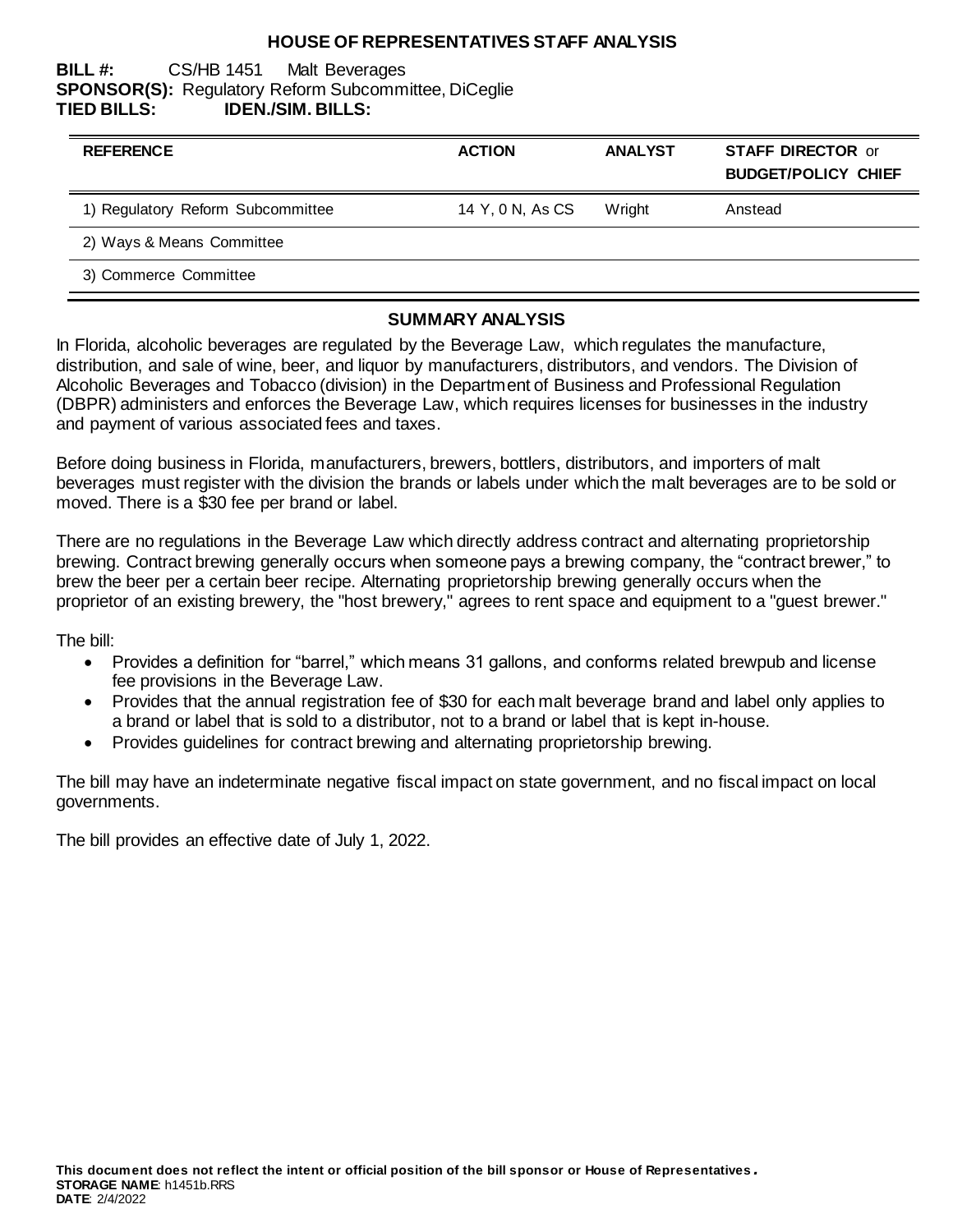### **FULL ANALYSIS**

# **I. SUBSTANTIVE ANALYSIS**

# A. EFFECT OF PROPOSED CHANGES:

# **Beverage Law**

In Florida, alcoholic beverages are regulated by the Beverage Law,<sup>1</sup> which regulates and licenses the manufacture, distribution, and sale of wine, beer, and liquor by manufacturers, distributors, and vendors.<sup>2</sup> The Division of Alcoholic Beverages and Tobacco (division) in the Department of Business and Professional Regulation (DBPR) administers and enforces the Beverage Law.<sup>3</sup>

# **Three-Tier System**

In the United States, the regulation of alcohol since the repeal of Prohibition has traditionally been based upon a "three-tier system." The system requires separation of the manufacture, distribution, and sale of alcoholic beverages. The manufacturer creates the beverages, and the distributor obtains the beverages from the manufacturer to deliver to the vendor. The vendor makes the ultimate sale to the consumer. A manufacturer, distributor, or exporter may not be licensed as a vendor to sell directly to consumers.

Generally, Florida has adopted the three-tier system. Exceptions to the three-tier regulatory system permit in-state wineries,<sup>4</sup> breweries,<sup>5</sup> and craft distilleries to be licensed as a vendor and sell directly to consumers under certain circumstances. 6

# **Brewpub Exception**

An exception where an entity may obtain both a license as a manufacturer of malt beverages and a vendor's license for the sale of alcoholic beverages is often referred to as the Brewpub Exception. This exception was added to permit a vendor to be licensed as a manufacturer of malt beverages at a single location, with the following requirements:<sup>7</sup>

- The brewpub may not brew more than **10,000 kegs** ("keg" means 15.5 gallons) of malt beverages on the premises per year;
- Malt beverages "so brewed" must be sold to consumers for consumption on the vendor's licensed premises or on contiguous licensed premises owned by the vendor;
- Wine or liquor may be sold for on-premises consumption as authorized by its vendor's license;
- The brewpub must keep records and pay excise taxes for the malt beverages it sells or gives to consumers.

# **Craft BreweryException**

The division is authorized to issue a vendor's license to a manufacturer of malt beverages for the sale of alcoholic beverages on property consisting of a single complex that includes a brewery (craft brewery), which may be divided by no more than one public street or highway.<sup>8</sup>

All malt beverages and other alcoholic beverages that are not manufactured by the craft brewery must be obtained through a distributor, an importer, sales agent, or broker.<sup>9</sup>

**STORAGE NAME**: h1451b.RRS **PAGE: 2**  $9$  S. 561.221(2)(e), F.S.

l <sup>1</sup> S. 561.01(6), F.S., provides that the "The Beverage Law" means chs. 561, 562, 563, 564, 565, 567, and 568, F.S.

<sup>2</sup> *See* s. 561.14, F.S.

<sup>3</sup> S. 561.02, F.S.

<sup>4</sup> *See* s. 561.221(1), F.S.

<sup>5</sup> *See* s. 561.221(2), F.S.

<sup>6</sup> *See* s. 565.03, F.S.

<sup>7</sup> S. 561.221(3), F.S.

<sup>8</sup> S. 561.221(2), F.S.

**DATE**: 2/4/2022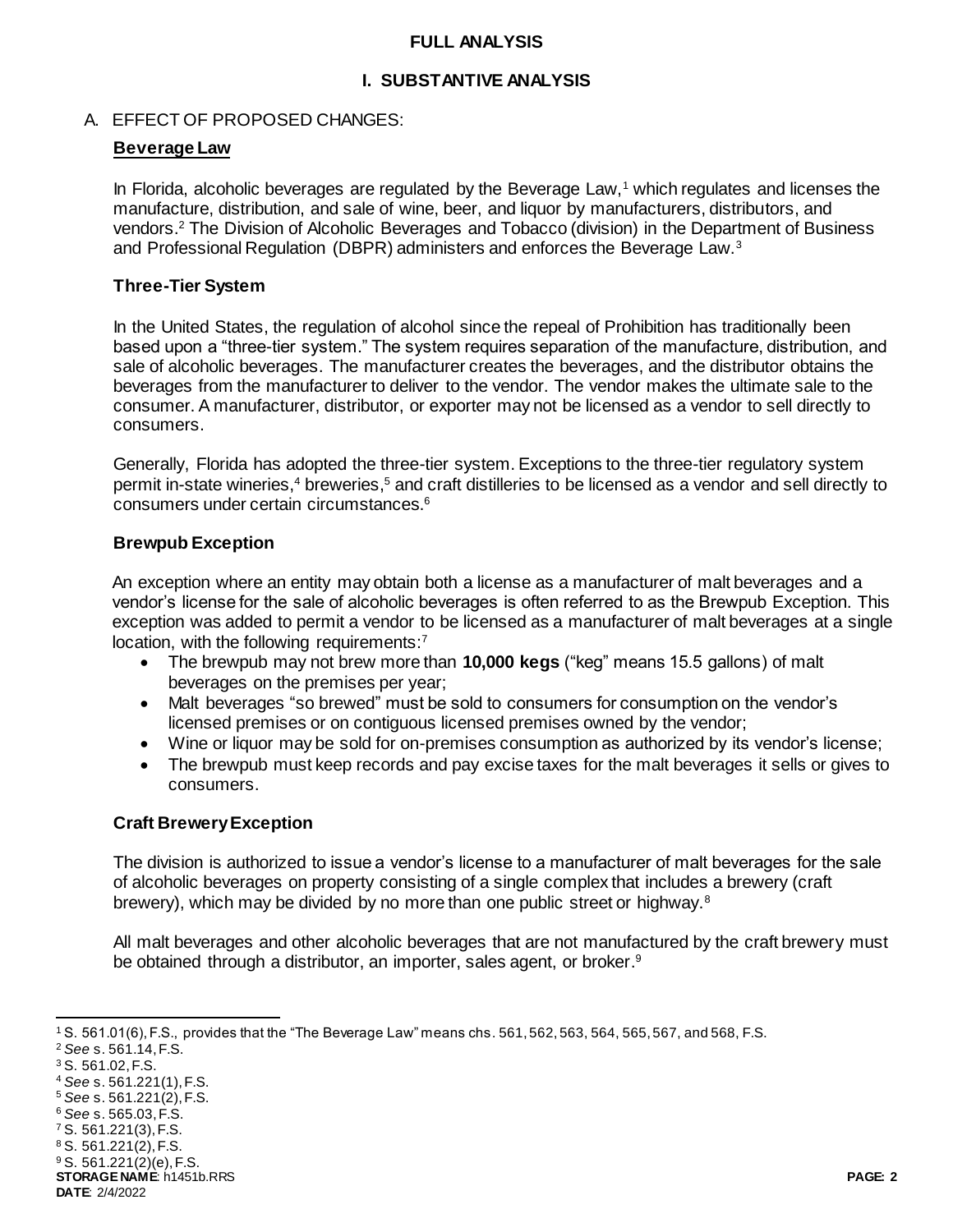# **Brand and Label Registration Fee**

No manufacturer, brewer, bottler, distributor, or importer of malt beverages may sell or offer for sale in Florida, or move or cause to be moved within or into Florida, any malt beverages, without:<sup>10</sup>

- qualifying to do business in the state and registering its name and the brands or labels under which the malt beverages are to be sold or moved; and
- furnishing any samples and information as to content, quality, and formula of such malt beverages as the division may require.

Each registrant must pay an annual registration fee of \$30 for a brand or label.<sup>11</sup>

# **Plant and Branch License Tax**

Each manufacturer engaged in the business of brewing only malt beverages must pay an annual state license tax of \$3,000 for each plant or branch it operates. However, each brewpub engaged in the business of brewing less than **10,000 kegs** of malt beverages annually for consumption on the premises pays a smaller annual state license tax of \$500 for each plant or branch.<sup>12</sup>

### **Contract and Alternating Proprietorship Brewing**

There are no regulations in the Beverage Law which directly address contract and alternating proprietorship brewing, but the federal regulatory agency, the Alcohol and Tobacco Tax and Trade Bureau (TTB), allows the practices under certain circumstances.

Generally, alternating proprietorship brewing occurs when the proprietor of an existing brewery, the "host brewery," agrees to rent space and equipment to a "guest brewer." These arrangements generally allow existing breweries to use excess capacity and give new entrants to the beer business an opportunity to begin on a small scale, without investing in premises and equipment.<sup>13</sup>

Generally, contract brewing occurs when someone pays a brewing company, the "contract brewer," to brew the beer per a certain beer recipe. The TTB considers this arrangement to be an ordinary commercial business relationship.<sup>14</sup>

# **Effect of the Bill**

The bill defines **"barrel,"** which means 31 gallons. The bill conforms the manufacturing limit in the brewpub exception to the new definition, to **5,000 barrels**, from 10,000 kegs. The bill conforms the manufacturing limit used to determine if a brewpub qualifies for the smaller annual license tax rate of \$500, to **less than 5,000 barrels** of malt beverages, from less than 10,000 kegs.

The bill provides that the annual registration fee of \$30 for each malt beverage brand and label only applies to **a brand or label that is sold to a distributor**, not to a brand or label that is kept in-house. The bill also specifies that no other annual registration fee for a brand or label is authorized under the provision.

The bill provides guidelines for contract and alternating proprietorship brewing. The definitions for that section are:

l  $10$  S. 563.045(1), F.S.

<sup>11</sup> S. 563.045(2), F.S.

<sup>12</sup> S. 563.02(2), F.S.

<sup>13</sup> U.S. Department of the Treasury, Alcohol and Tobacco Tax and Trade Bureau, *Brewery Alternating Proprietorships*, <https://www.ttb.gov/beer/brewery-alternating-proprietorships> (last visited Jan. 24, 2022).

**STORAGE NAME**: h1451b.RRS **PAGE: 3** <sup>14</sup> Gina McCreadie, *Contract Brewing v. Alternating Brewery Proprietorship: Which One is Right for You?*, New York State Brewer's Association (Oct. 21, 2015)[, https://newyorkcraftbeer.com/2015/10/contract-brewing-vs-alternating-brewery-proprietorship-which-one-is](https://newyorkcraftbeer.com/2015/10/contract-brewing-vs-alternating-brewery-proprietorship-which-one-is-right-for-you/)[right-for-you/](https://newyorkcraftbeer.com/2015/10/contract-brewing-vs-alternating-brewery-proprietorship-which-one-is-right-for-you/) (last visited Jan. 24, 2022).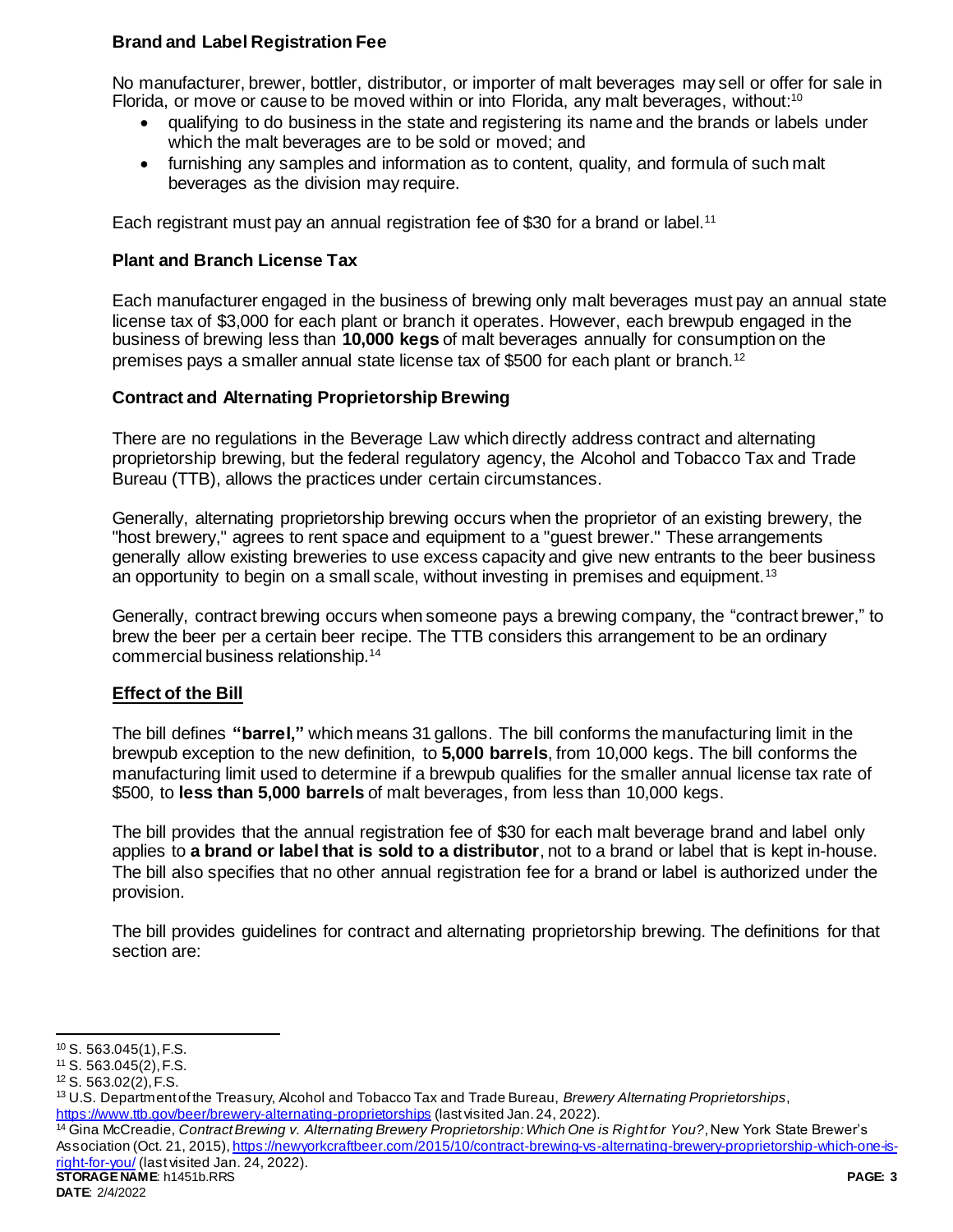- **"Alternating proprietorship brewing"** means an agreement between a guest brewer and host brewer wherein the guest brewer manufactures malt beverages on the host brewer's licensed premises.
- **"Contract brewer"** means a licensed manufacturer of malt beverages who brews malt beverages on its licensed premises for a contracting brewer.
- **"Contract brewing"** means an agreement wherein a contracting brewer pays a contract brewer to produce malt beverages.
- **"Contracting brewer"** means a licensed manufacturer of malt beverages who contracts for the services of a contract brewer.
- **"Guest brewer"** means a licensed manufacturer of malt beverages who brews malt beverages at a host brewer's licensed premises.
- **"Host brewer"** means a licensed manufacturer of malt beverages who allows a guest brewer to brew malt beverages on the manufacturer's licensed premises.

The bill provides that the contract brewer:

- May enter into multiple contract brewing agreements for the purpose of manufacturing malt beverages.
- Must comply with all applicable federal and state laws, including labeling laws.
- Must pay all federal and state taxes on malt beverages upon removal of the malt beverages from its licensed premises.
- Retains title to malt beverages produced under a contract brewing agreement until such beverages are removed from its licensed premises.
- Must ensure that the contracting brewer's malt beverages remain separate and identifiable from all other malt beverages at all times.
- May transfer malt beverages to the contracting brewer in an amount up to the yearly production amount of the contracting brewer's facility.
- Must report to the division by the 10th day of each month the volume of each label of malt beverages manufactured on its licensed premises under the contract brewing agreement.

The bill provides that the contracting brewer:

- May only engage in the manufacture of malt beverages on its duly licensed premises and on the licensed premises of a contract brewer as disclosed to the division.
- Must report to the division by the 10th day of each month the volume of each label of malt beverages manufactured on the licensed premises of the contract brewer under the contract brewing agreement.

The bill provides that the contract brewer and contracting brewer:

- Must, before engaging in contract brewing, notify the division, on forms provided by the division, of their intent to operate as a contract brewer or contracting brewer and disclose the location of the licensed premises where brewing will occur.
- Must maintain all records required to be kept by manufacturers of malt beverages under the Beverage Law.
- Notwithstanding any other provision of the Beverage Law, must comply with applicable requirements for holders of multiple manufacturing licenses and alcoholic beverages manufactured by another manufacturer.

The bill requires the host brewer to report to the division by the 10th day of each month the volume of each label of malt beverages manufactured on its licensed premises under the alternating proprietorship brewing agreement.

The bill requires the guest brewer to:

- Comply with all applicable federal and state laws, including labeling laws.
- Pay all federal and state taxes on malt beverages manufactured pursuant to this section upon removal of the malt beverages from the host brewer's licensed premises.
- Retain title to malt beverages manufactured under an alternating proprietorship brewing agreement.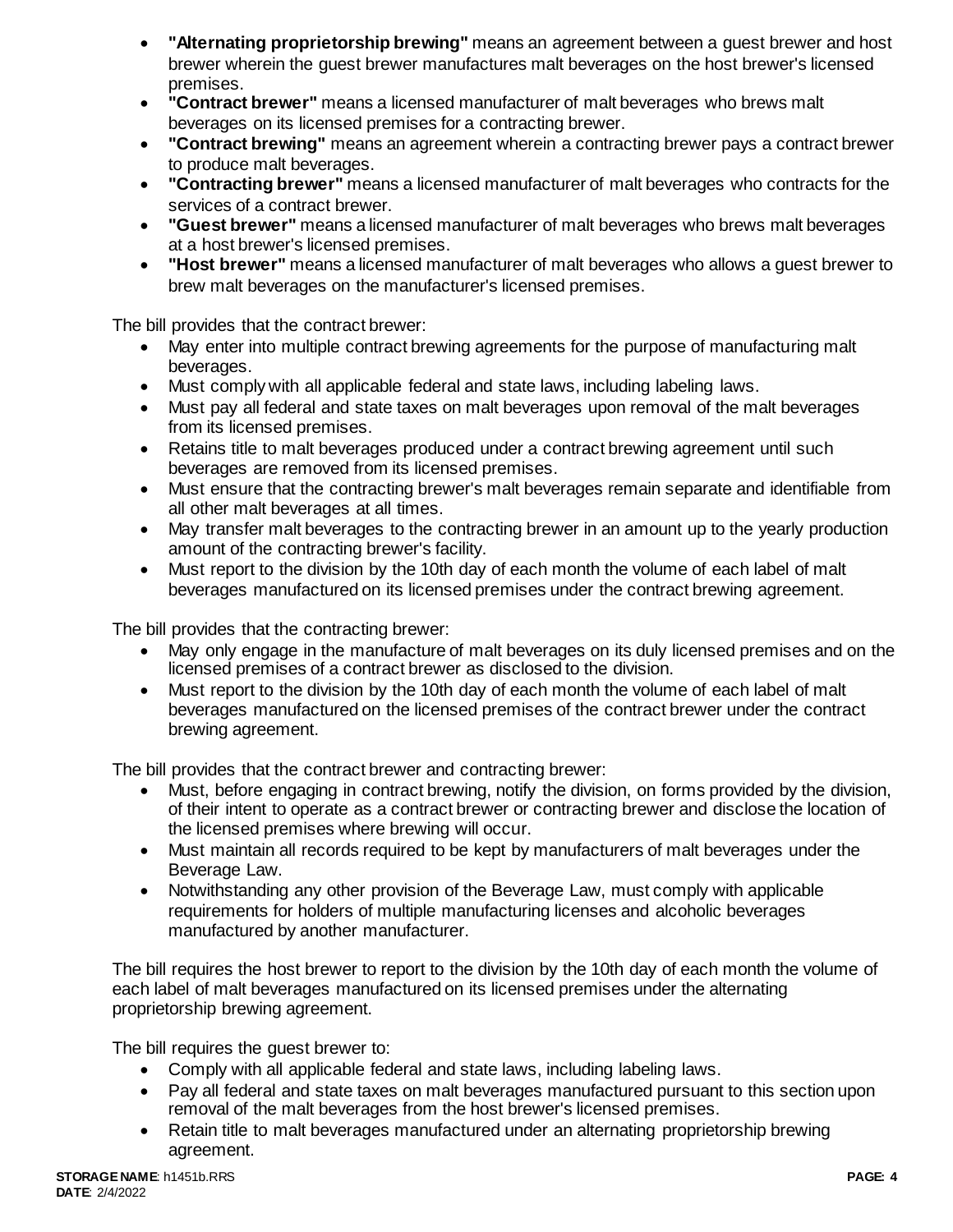Report to the division by the 10th day of each month the volume of each label of malt beverages manufactured at each licensed premises under each alternating proprietorship brewing agreement.

The bill requires that, before engaging in alternating proprietorship brewing, the host brewer and guest brewer:

- Must each qualify as a brewer with the TTB.
- Must submit to the division, on forms provided by the division, information identifying:
	- o The host brewer.
	- o The guest brewer.
	- o The location where the alternating proprietorship brewing will take place.
	- $\circ$  The location where any product brewed pursuant to the alternating proprietorship brewing agreement will be stored.
	- $\circ$  The amount of malt beverages to be produced under the alternating proprietorship brewing agreement.
	- o The timeframe in which the guest brewer will be manufacturing malt beverages on the host brewer's licensed premises.
	- $\circ$  Proof of occupancy rights to the host brewer's licensed premises for the duration of the alternating proprietorship brewing agreement.
	- o Any other information reasonably deemed necessary by the division to ensure the health, safety, and welfare of the public or to ensure that all applicable taxes on the malt beverages produced pursuant to an alternating proprietorship brewing agreement are remitted to the state.

The bill requires each entity engaged in contract brewing or alternating proprietorship brewing to maintain records, including:

- Any agreement authorizing the manufacturing and transfer of malt beverages.
- Records of the total volume, in gallons, manufactured as part of the agreement.
- Any other records required by the division to ensure compliance with the provisions of the Beverage Law.

The bill prohibits vendors licensed as a manufacturer pursuant to the brewpub exception from engaging in contract brewing or alternating proprietorship brewing.

The bill provides an effective date of July 1, 2022.

# B. SECTION DIRECTORY:

- **Section 1** Amends s. 561.01, F.S., adding a definition.
- **Section 2** Amends s. 561.221, F.S., conforming measurements related to the brewpub exception.
- **Section 3** Amends s. 563.042, F.S., authorizing contract and alternating proprietorship brewing.
- **Section 4** Amends s. 563.045, F.S., revising requirements for brand and label fees.
- **Section 5** Amends s. 563.02, F.S., conforming measurements related to malt beverage licenses. **Section 6** Providing an effective date.

# **II. FISCAL ANALYSIS & ECONOMIC IMPACT STATEMENT**

# A. FISCAL IMPACT ON STATE GOVERNMENT:

1. Revenues:

The bill may cause an indeterminate decrease in brand and label fees collected by the division.

2. Expenditures:

The bill may cause an indeterminate increase in workload to the division for implementing new procedures and overseeing contract and alternating proprietor arrangements.